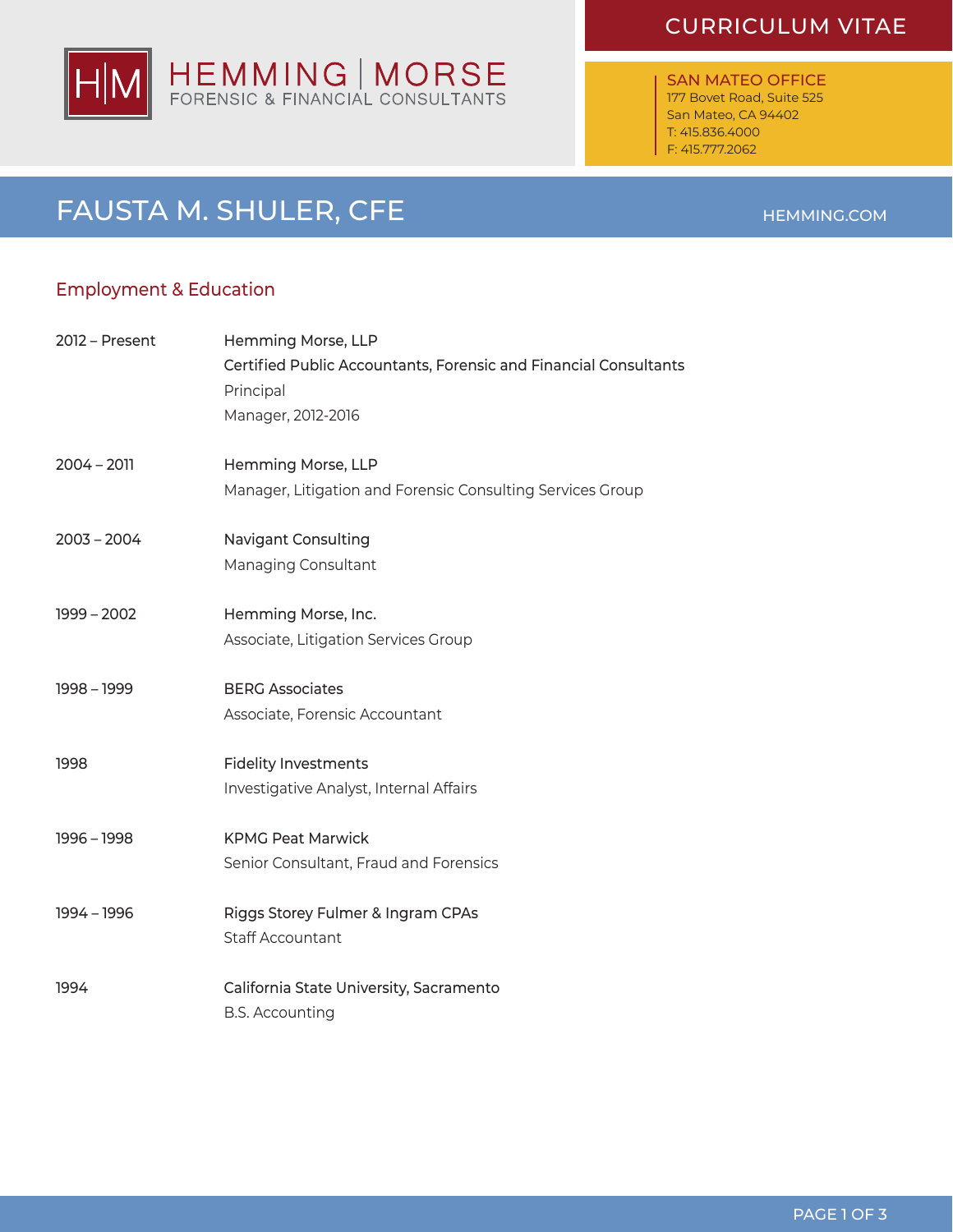# HEMMING | MORSE

# CURRICULUM VITAE

SAN MATEO OFFICE 177 Bovet Road, Suite 525 San Mateo, CA 94402 T: 415.836.4000 F: 415.777.2062

# FAUSTA M. SHULER, CFE **HEMMING.COM**

# Professional & Service Affiliations

- Association of Certified Fraud Examiners
	- San Francisco Chapter of ACFEs
- American Institute of Certified Public Accountants
- Associate member of the American Bar Association

### **Presentations**

■ "Fraud Investigations" Internal County Auditors, September 2015

### **Testimony**

■ Securities & Exchange Commission v. Pinnfund USA, Inc., et al. (2001) U.S. Federal Court, Southern District of California, Case No. 01-CV-0496H

■ Patrick Maguire v. Cyberheart, Inc., et al. (2021), Arbitration - Jams Ref No. 1100106531

## Selected Experience

■ In a Ponzi scheme, assisted the Receiver in determining the investors, the amount of each investment, and the actual loss to each investor based on any monies received, whether characterized as interest or principal. Also, demonstrated how the scheme operated based on the company's financial transactions.

- Golden Gate University, Adjunct Professor, 2009-2018
	- Introduction to Financial Forensic Accounting: Fraud
- Tax-Aid
	- Site Manager and Volunteer

### **Trial** Arbritration **Trial** Arbritration **Arbritration**

- Sharon Tsu-Fang Tsao v. San Te Properties, LLC, et al. (2020), American Arbritration Association, Case No. 01-19-0002-1501
- Patrick Maguire v. Cyberheart, Inc., et al. (2021), Jams Ref No. 1100106531 Deposition

■ For the County Counsel of San Mateo, in an investigation for a school district, investigated possible accounting irregularities by the Superintendent. The Superintendent subsequently pled no contest to six felony charges, including embezzlement.